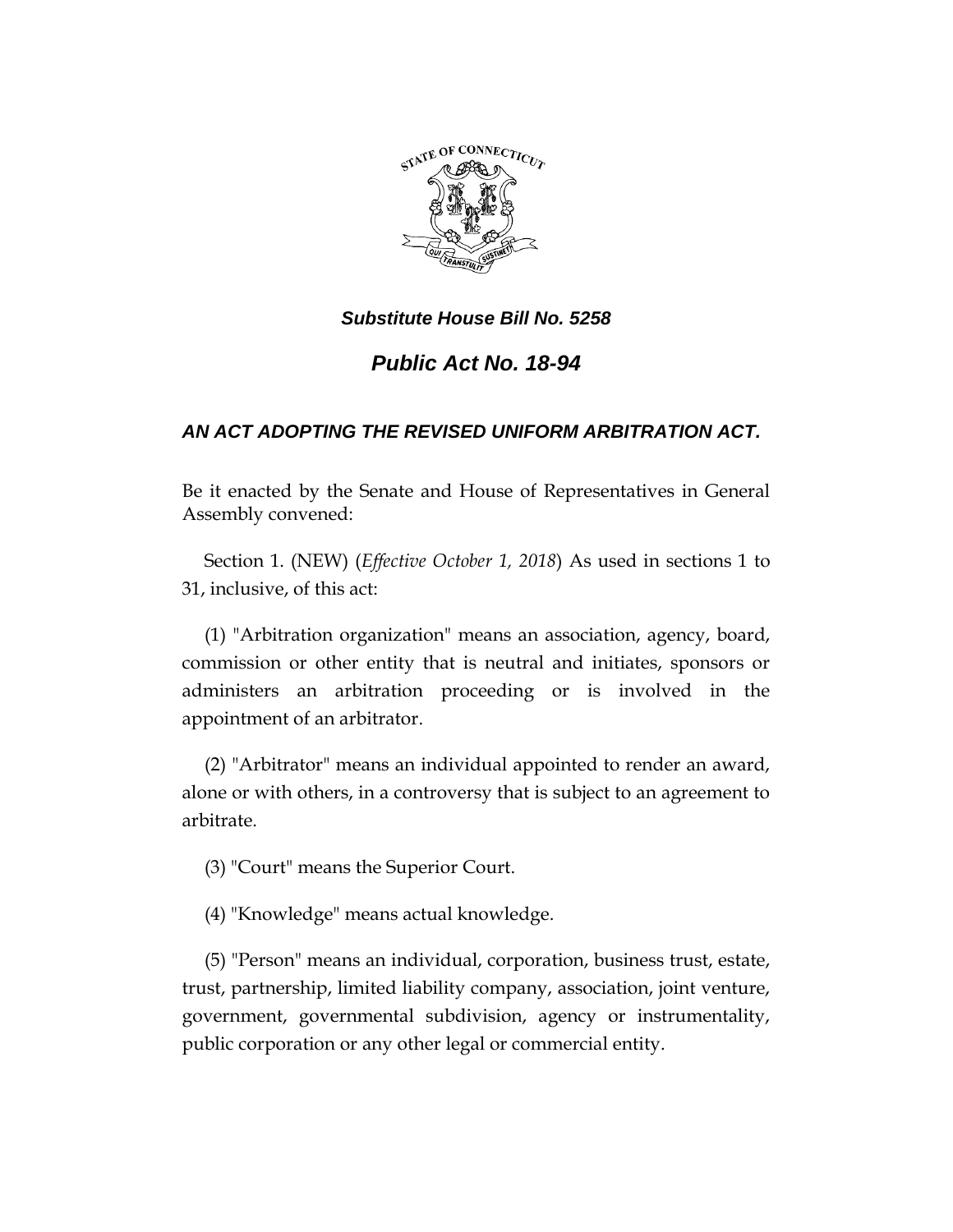(6) "Record" means information that is inscribed on a tangible medium or that is stored in an electronic or other medium and is retrievable in a perceivable form.

Sec. 2. (NEW) (*Effective October 1, 2018*) (a) Except as otherwise provided in sections 9, 15, 19, 20 and 22 to 24, inclusive, of this act, a person gives notice to another person by taking action that is reasonably necessary to inform the other person in ordinary course, whether or not the other person acquires knowledge of the notice.

(b) A person has notice if the person has knowledge of the notice or has received notice.

(c) A person receives notice when the notice comes to the person's attention or the notice is delivered at the person's place of residence or place of business, or at another location held out by the person as a place of delivery of such communications.

Sec. 3. (NEW) (*Effective October 1, 2018*) Sections 1 to 31, inclusive, of this act govern an agreement to arbitrate made on or after October 1, 2018, except that any proceeding that is governed by chapter 48, 68, 113, 166 or 743b of the general statutes, or any other provision of the general statutes, related to an agreement to arbitrate that was made prior to, on or after October 1, 2018, shall be subject to chapter 909 of the general statutes, unless:

(1) (A) All the parties to the proceeding agree in a record to be governed by sections 1 to 31, inclusive, of this act, and (B) the agreement under subparagraph (A) of this subdivision is permitted by a law of this state other than sections 1 to 31, inclusive, of this act; or

(2) The proceeding is governed by sections 1 to 31, inclusive, of this act pursuant to a law of this state other than sections 1 to 31, inclusive, of this act.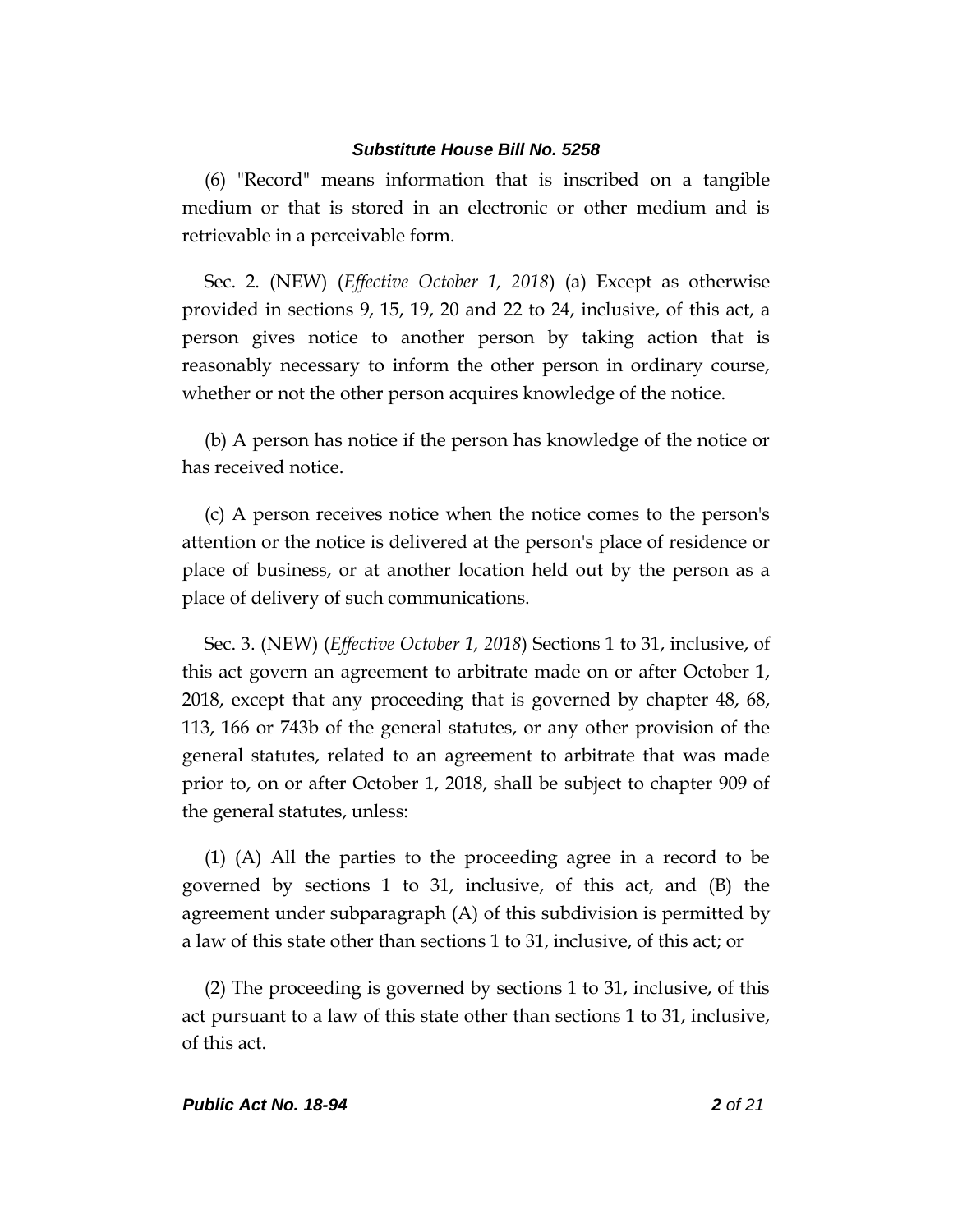Sec. 4. (NEW) (*Effective October 1, 2018*) (a) Except as otherwise provided in subsections (b) and (c) of this section, a party to an agreement to arbitrate or to an arbitration proceeding may waive, or the parties may vary the effect of, the requirements of sections 1 to 31, inclusive, of this act to the extent permitted by law.

(b) Before a controversy arises that is subject to an agreement to arbitrate, a party to the agreement may not:

(1) Waive or agree to vary the effect of the requirements of subsection (a) of section 5 of this act, subsection (a) of section 6 of this act, section 8 of this act, subsection (a) or (b) of section 17 of this act and section 26 or 28 of this act;

(2) Agree to unreasonably restrict the right under section 9 of this act to notice of the initiation of an arbitration proceeding;

(3) Agree to unreasonably restrict the right under section 12 of this act to disclosure of any facts by a neutral arbitrator; or

(4) Waive the right under section 16 of this act of a party to an agreement to arbitrate to be represented by a lawyer at any proceeding or hearing under sections 1 to 31, inclusive, of this act, provided an employer and a labor organization may waive the right to representation by a lawyer in a labor arbitration.

(c) A party to an agreement to arbitrate or arbitration proceeding may not waive, or the parties may not vary the effect of, the requirements of this section or section 3, 7, 14 or 18 of this act, subsection (d) or (e) of section 20 of this act, or sections 22, 23, 24, 25, 29, 30 and 31 of this act or section 37-3a of the general statutes, as amended by this act.

Sec. 5. (NEW) (*Effective October 1, 2018*) (a) Except as otherwise provided in section 28 of this act, an application for judicial relief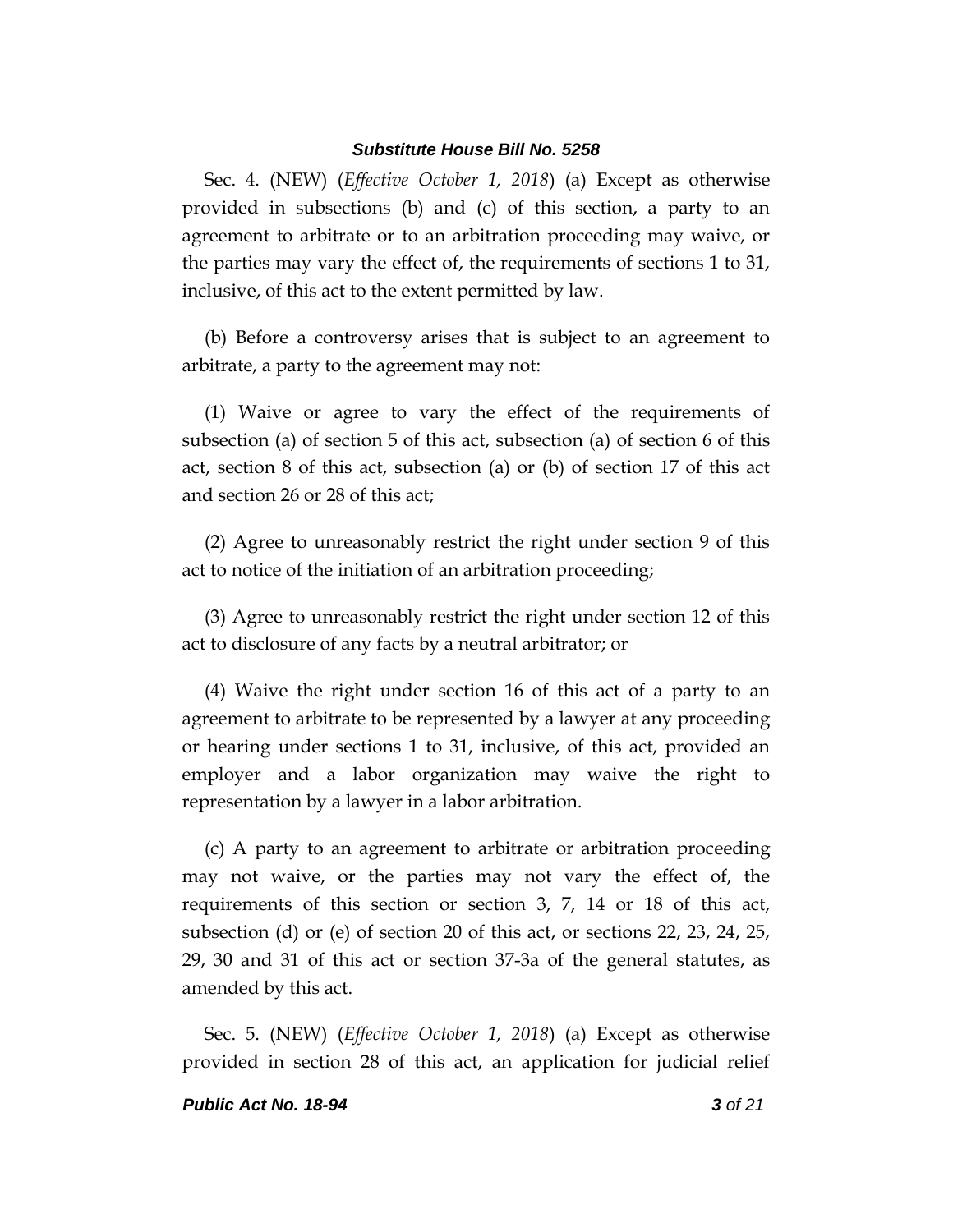under sections 1 to 31, inclusive, of this act shall be made by motion to the court and heard in the manner provided by law or rule of court for making and hearing motions.

(b) Unless a civil action involving the agreement to arbitrate is pending, notice of an initial motion to the court under sections 1 to 31, inclusive, of this act must be served in the manner provided by law for the service of a summons in a civil action. Otherwise, notice of the motion must be given in the manner provided by law or rule of court for serving motions in pending cases.

Sec. 6. (NEW) (*Effective October 1, 2018*) (a) An agreement contained in a record to submit to arbitration any existing or subsequent controversy arising between the parties to the agreement is valid, enforceable and irrevocable, except upon a ground that exists at law or in equity for the revocation of a contract.

(b) The court shall decide whether an agreement to arbitrate exists or a controversy is subject to an agreement to arbitrate.

(c) An arbitrator shall decide whether a condition precedent to arbitrability has been fulfilled and whether a contract containing a valid agreement to arbitrate is enforceable.

(d) If a party to a judicial proceeding challenges the existence of, or claims that a controversy is not subject to, an agreement to arbitrate, the arbitration proceeding may continue pending final resolution of the issue by the court, unless the court otherwise orders.

Sec. 7. (NEW) (*Effective October 1, 2018*) (a) On motion of a person showing an agreement to arbitrate and alleging another person's refusal to arbitrate pursuant to the agreement:

(1) If the refusing party does not appear or does not oppose the motion, the court shall order the parties to arbitrate; and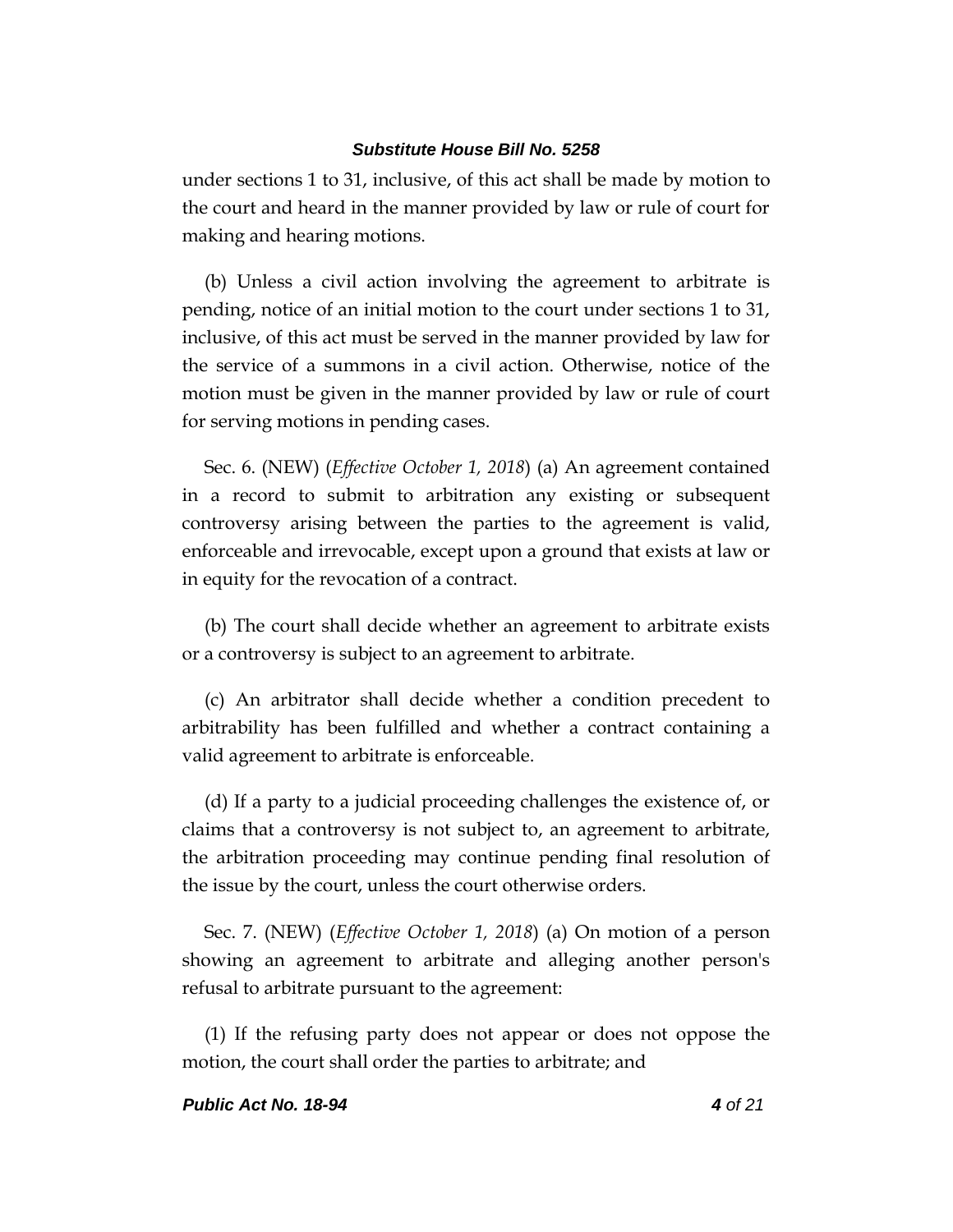(2) If the refusing party opposes the motion, the court shall proceed summarily to decide the issue and order the parties to arbitrate unless it finds that there is no enforceable agreement to arbitrate.

(b) On motion of a person alleging that an arbitration proceeding has been initiated or threatened but that there is no agreement to arbitrate, the court shall proceed summarily to decide the issue. If the court finds that there is an enforceable agreement to arbitrate, it shall order the parties to arbitrate.

(c) If the court finds that there is no enforceable agreement, it may not order the parties to arbitrate under this section.

(d) The court may not refuse to order arbitration because the claim subject to arbitration lacks merit or grounds for the claim have not been established.

(e) If a proceeding involving a claim referable to arbitration under an alleged agreement to arbitrate is pending in court, a motion under this section must be made in that court. Otherwise, a motion under this section may be made in any court specified in section 27 of this act.

(f) If a party makes a motion to the court to order arbitration, the court on just terms shall stay any judicial proceeding that involves a claim alleged to be subject to the arbitration until the court renders a final decision under this section.

(g) If the court orders arbitration, the court on just terms shall stay any judicial proceeding that involves a claim subject to the arbitration. If a claim subject to the arbitration is severable, the court may limit the stay to that claim.

Sec. 8. (NEW) (*Effective October 1, 2018*) (a) Before an arbitrator is appointed and is authorized and able to act, the court, upon motion of a party to an arbitration proceeding and for good cause shown, may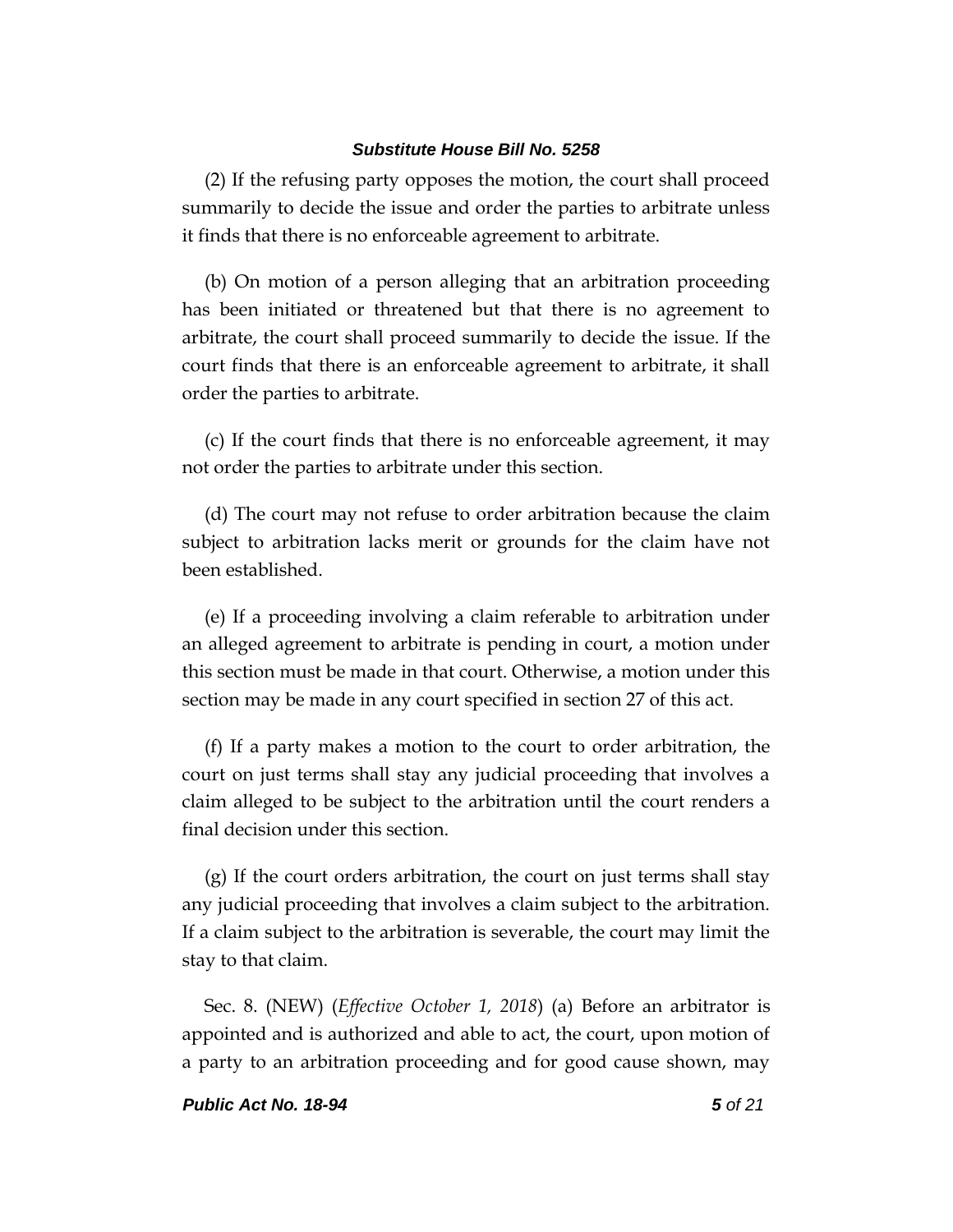enter an order for provisional remedies to protect the effectiveness of the arbitration proceeding to the same extent and under the same conditions as if the controversy were the subject of a civil action.

(b) After an arbitrator is appointed and is authorized and able to act:

(1) The arbitrator may issue such orders for provisional remedies, including interim awards, as the arbitrator finds necessary to protect the effectiveness of the arbitration proceeding and to promote the fair and expeditious resolution of the controversy, to the same extent and under the same conditions as if the controversy were the subject of a civil action; and

(2) A party to an arbitration proceeding may move the court for a provisional remedy only if the matter is urgent and the arbitrator is not able to act timely or the arbitrator cannot provide an adequate remedy.

(c) A party does not waive a right of arbitration by making a motion under subsection (a) or (b) of this section.

Sec. 9. (NEW) (*Effective October 1, 2018*) (a) A person initiates an arbitration proceeding by giving notice in a record to the other parties to the agreement to arbitrate in the agreed manner between the parties, or in the absence of agreement, by certified or registered mail, return receipt requested and obtained, or by service as authorized for the commencement of a civil action. The notice must describe the nature of the controversy and the remedy sought.

(b) Unless a person objects for lack or insufficiency of notice under subsection (c) of section 15 of this act not later than the beginning of the arbitration hearing, the person by appearing at the hearing waives any objection to lack or insufficiency of notice.

Sec. 10. (NEW) (*Effective October 1, 2018*) (a) Except as otherwise provided in subsection (c) of this section, upon motion of a party to an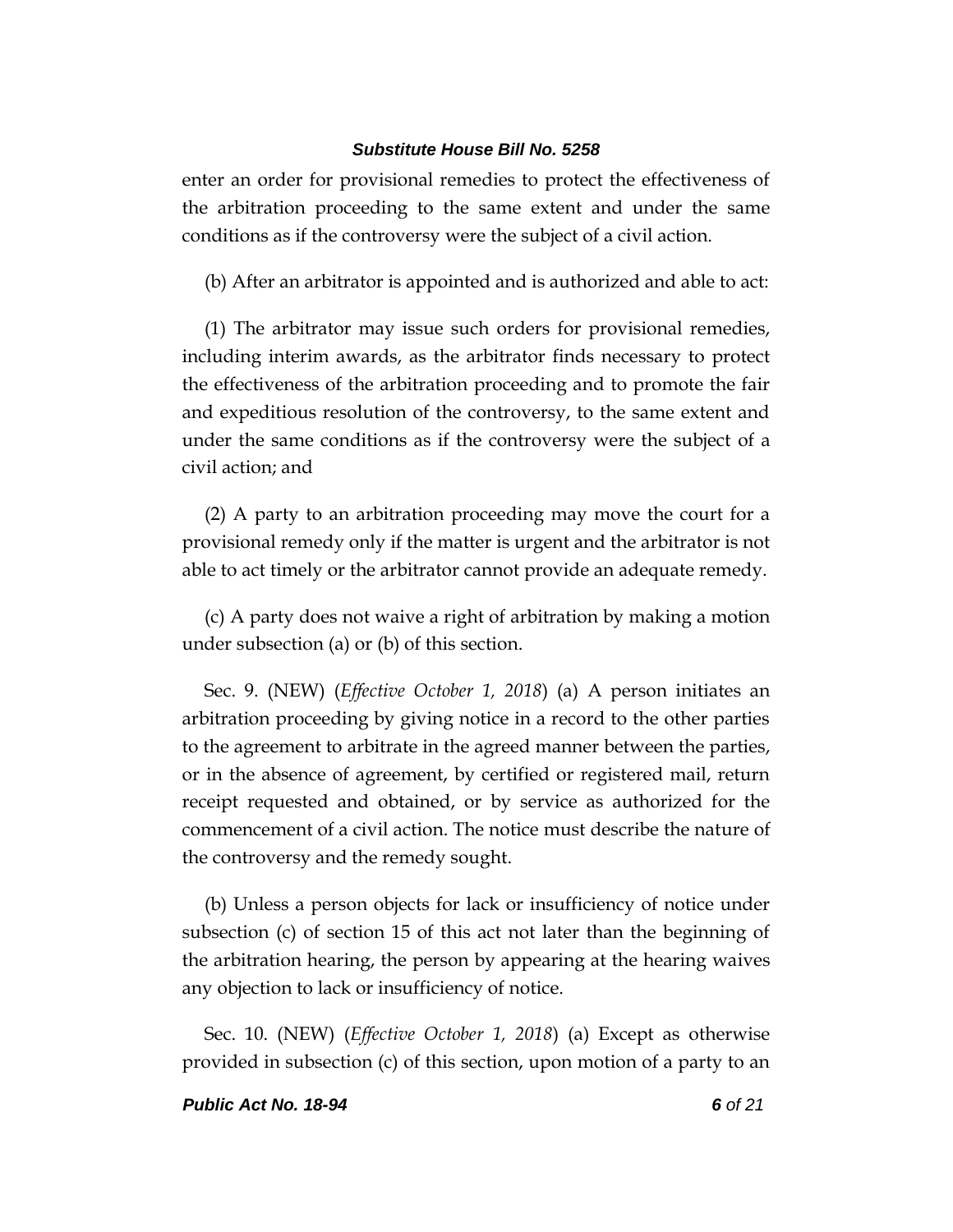agreement to arbitrate or to an arbitration proceeding, the court may order consolidation of separate arbitration proceedings as to all or some of the claims if:

(1) There are separate agreements to arbitrate or separate arbitration proceedings between the same persons or one of them is a party to a separate agreement to arbitrate or a separate arbitration proceeding with a third person;

(2) The claims subject to the agreements to arbitrate arise in substantial part from the same transaction or series of related transactions;

(3) The existence of a common issue of law or fact creates the possibility of conflicting decisions in the separate arbitration proceedings; and

(4) Prejudice resulting from a failure to consolidate is not outweighed by the risk of undue delay or prejudice to the rights of or hardship to parties opposing consolidation.

(b) The court may order consolidation of separate arbitration proceedings as to some claims and allow other claims to be resolved in separate arbitration proceedings.

(c) The court may not order consolidation of the claims of a party to an agreement to arbitrate if the agreement prohibits consolidation.

Sec. 11. (NEW) (*Effective October 1, 2018*) (a) If the parties to an agreement to arbitrate agree on a method for appointing an arbitrator, that method must be followed, unless the method fails. If the parties have not agreed on a method, the agreed method fails or an appointed arbitrator fails or is unable to act and a successor has not been appointed, the court, on motion of a party to the arbitration proceeding, shall appoint the arbitrator. An arbitrator so appointed has

#### *Public Act No. 18-94 7 of 21*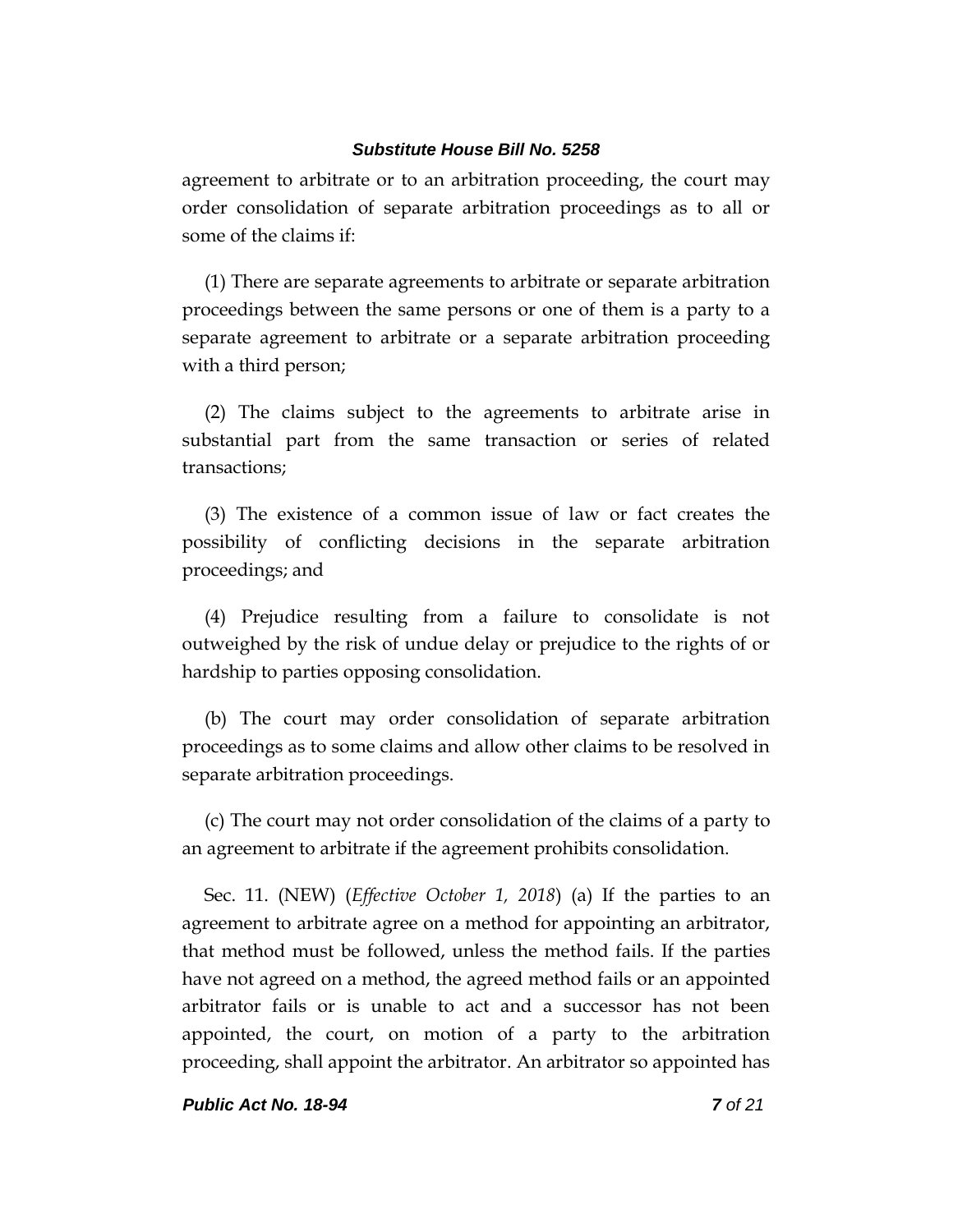all the powers of an arbitrator designated in the agreement to arbitrate or appointed pursuant to the agreed method.

(b) An individual who has a known, direct and material interest in the outcome of the arbitration proceeding or a known, existing and substantial relationship with a party may not serve as an arbitrator required by an agreement to be neutral.

Sec. 12. (NEW) (*Effective October 1, 2018*) (a) Before accepting appointment, an individual who is requested to serve as an arbitrator, after making a reasonable inquiry, shall disclose to all parties to the agreement to arbitrate and arbitration proceeding and to any other arbitrators any known facts that a reasonable person would consider likely to affect the impartiality of the arbitrator in the arbitration proceeding, including:

(1) A financial or personal interest in the outcome of the arbitration proceeding; and

(2) An existing or past relationship with any of the parties to the agreement to arbitrate or the arbitration proceeding, their counsel or representatives, a witness or another arbitrator.

(b) An arbitrator has a continuing obligation to disclose to all parties to the agreement to arbitrate and arbitration proceeding and to any other arbitrators any facts that the arbitrator learns after accepting appointment which a reasonable person would consider likely to affect the impartiality of the arbitrator.

(c) If an arbitrator discloses a fact required by subsection (a) or (b) of this section to be disclosed and a party timely objects to the appointment or continued service of the arbitrator based upon the fact disclosed, the objection may be a ground under subdivision (2) of subsection (a) of section 23 of this act for vacating an award made by the arbitrator.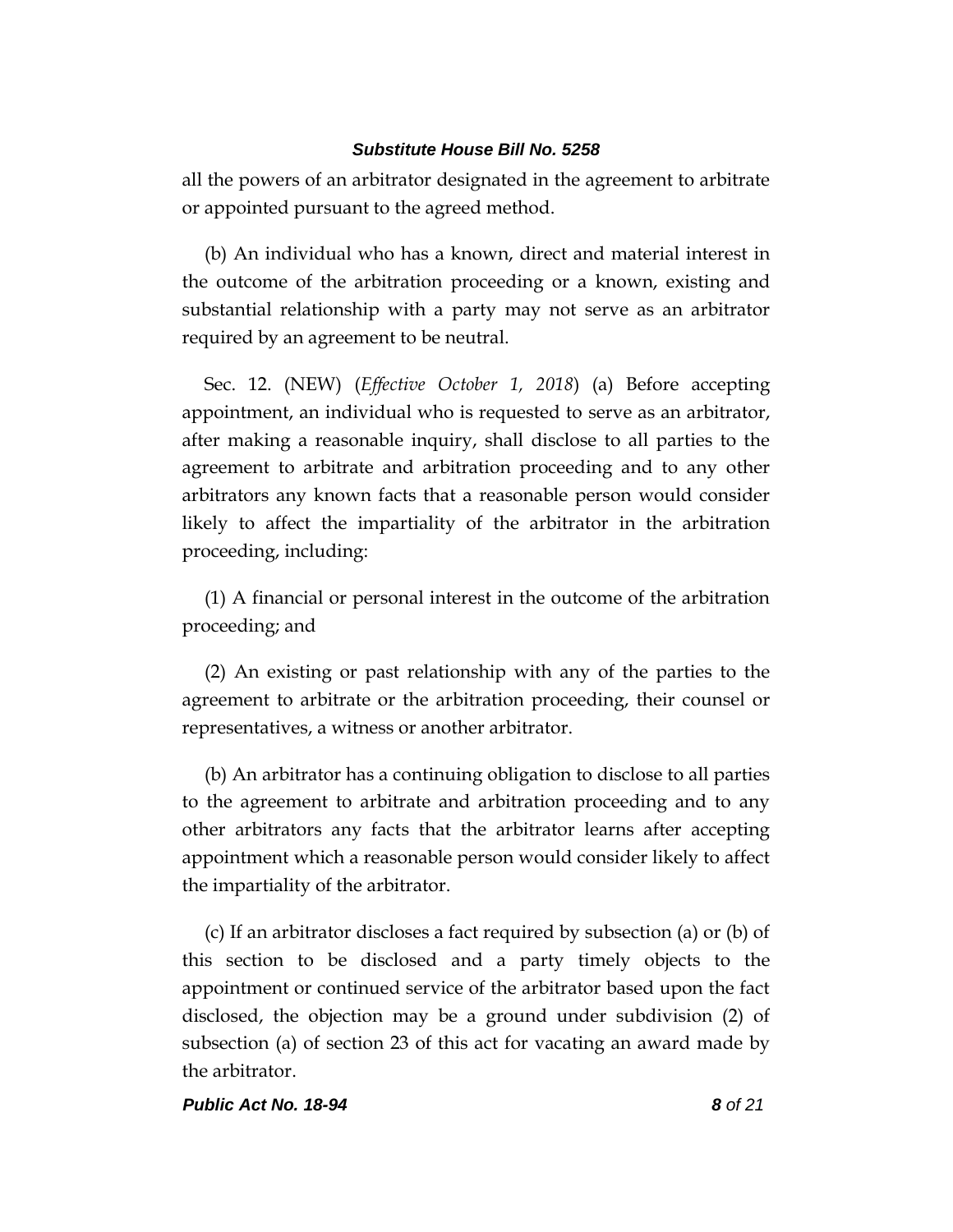(d) If the arbitrator did not disclose a fact as required by subsection (a) or (b) of this section, upon timely objection by a party, the court, under subdivision (2) of subsection (a) of section 23 of this act, may vacate an award.

(e) An arbitrator appointed as a neutral arbitrator who does not disclose a known, direct and material interest in the outcome of the arbitration proceeding or a known, existing and substantial relationship with a party is presumed to act with evident partiality under subdivision (2) of subsection (a) of section 23 of this act.

(f) If the parties to an arbitration proceeding agree to the procedures of an arbitration organization or any other procedures for challenges to arbitrators before an award is made, substantial compliance with those procedures is a condition precedent to a motion to vacate an award on that ground under subdivision (2) of subsection (a) of section 23 of this act.

Sec. 13. (NEW) (*Effective October 1, 2018*) If there is more than one arbitrator, the powers of an arbitrator must be exercised by a majority of the arbitrators, but all of them shall conduct the hearing under subsection (c) of section 15 of this act.

Sec. 14. (NEW) (*Effective October 1, 2018*) (a) An arbitrator or an arbitration organization acting in that capacity is immune from civil liability to the same extent as a judge of a court of this state acting in a judicial capacity.

(b) The immunity afforded by this section supplements any immunity under other law.

(c) The failure of an arbitrator to make a disclosure required by section 12 of this act does not cause any loss of immunity under this section.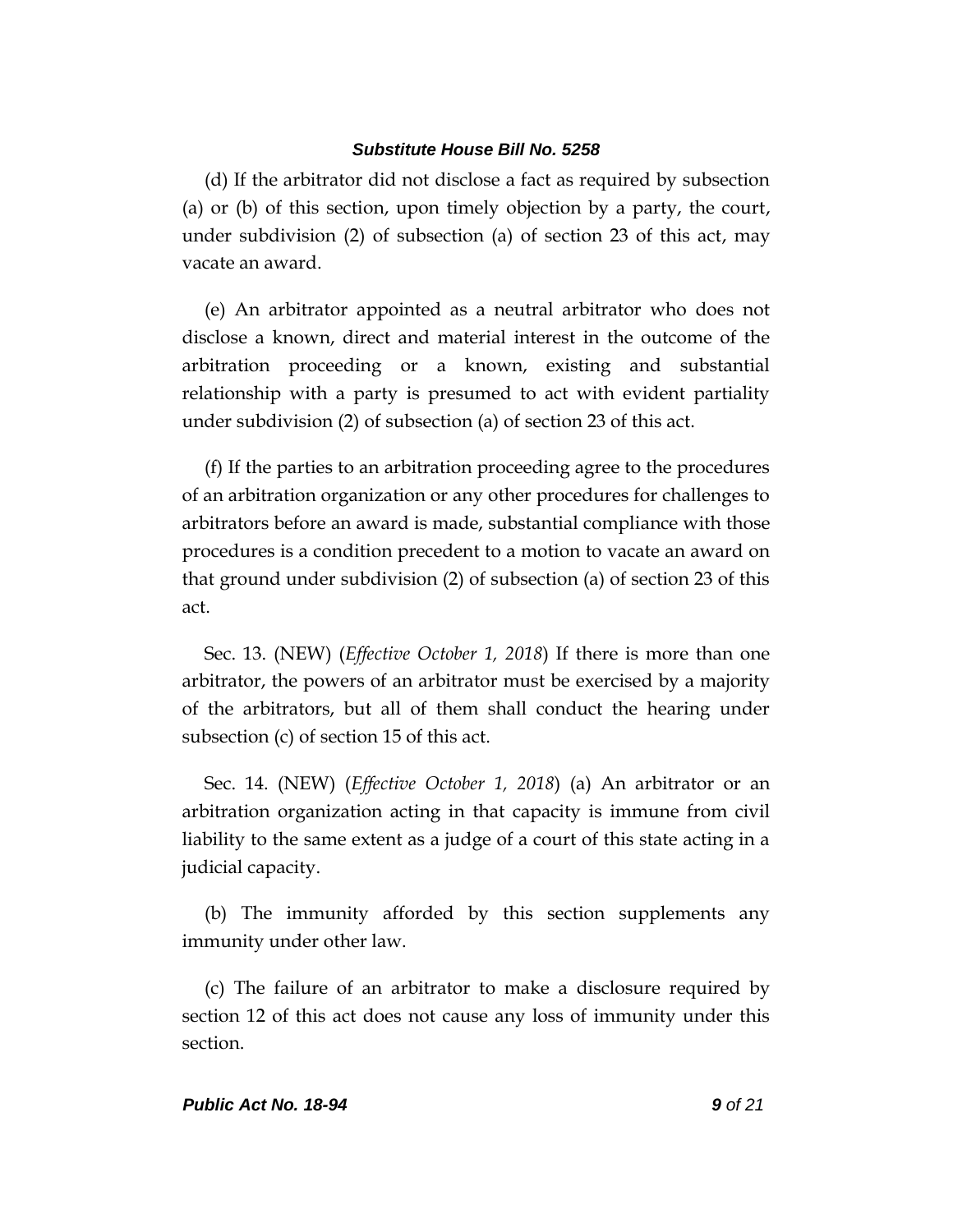(d) In a judicial, administrative or similar proceeding, an arbitrator or representative of an arbitration organization is not competent to testify and may not be required to produce records as to any statement, conduct, decision or ruling occurring during the arbitration proceeding to the same extent as a judge of a court of this state acting in a judicial capacity. This subsection does not apply:

(1) To the extent necessary to determine the claim of an arbitrator, arbitration organization or representative of the arbitration organization against a party to the arbitration proceeding; or

(2) To a hearing on a motion to vacate an award under subdivision (1) or (2) of subsection (a) of section 23 of this act if the movant establishes prima facie that a ground for vacating the award exists.

(e) If a person commences a civil action against an arbitrator, arbitration organization or representative of an arbitration organization arising from the services of the arbitrator, organization or representative or if a person seeks to compel an arbitrator or a representative of an arbitration organization to testify or produce records in violation of subsection (d) of this section, and the court decides that the arbitrator, arbitration organization or representative of an arbitration organization is immune from civil liability or that the arbitrator or representative of the organization is not competent to testify, the court shall award to the arbitrator, organization or representative reasonable attorney's fees and other reasonable expenses of litigation.

Sec. 15. (NEW) (*Effective October 1, 2018*) (a) An arbitrator may conduct an arbitration in such manner as the arbitrator considers appropriate for a fair and expeditious disposition of the proceeding. The authority conferred upon the arbitrator includes the power to hold conferences with the parties to the arbitration proceeding before the hearing and, among other matters, determine the admissibility,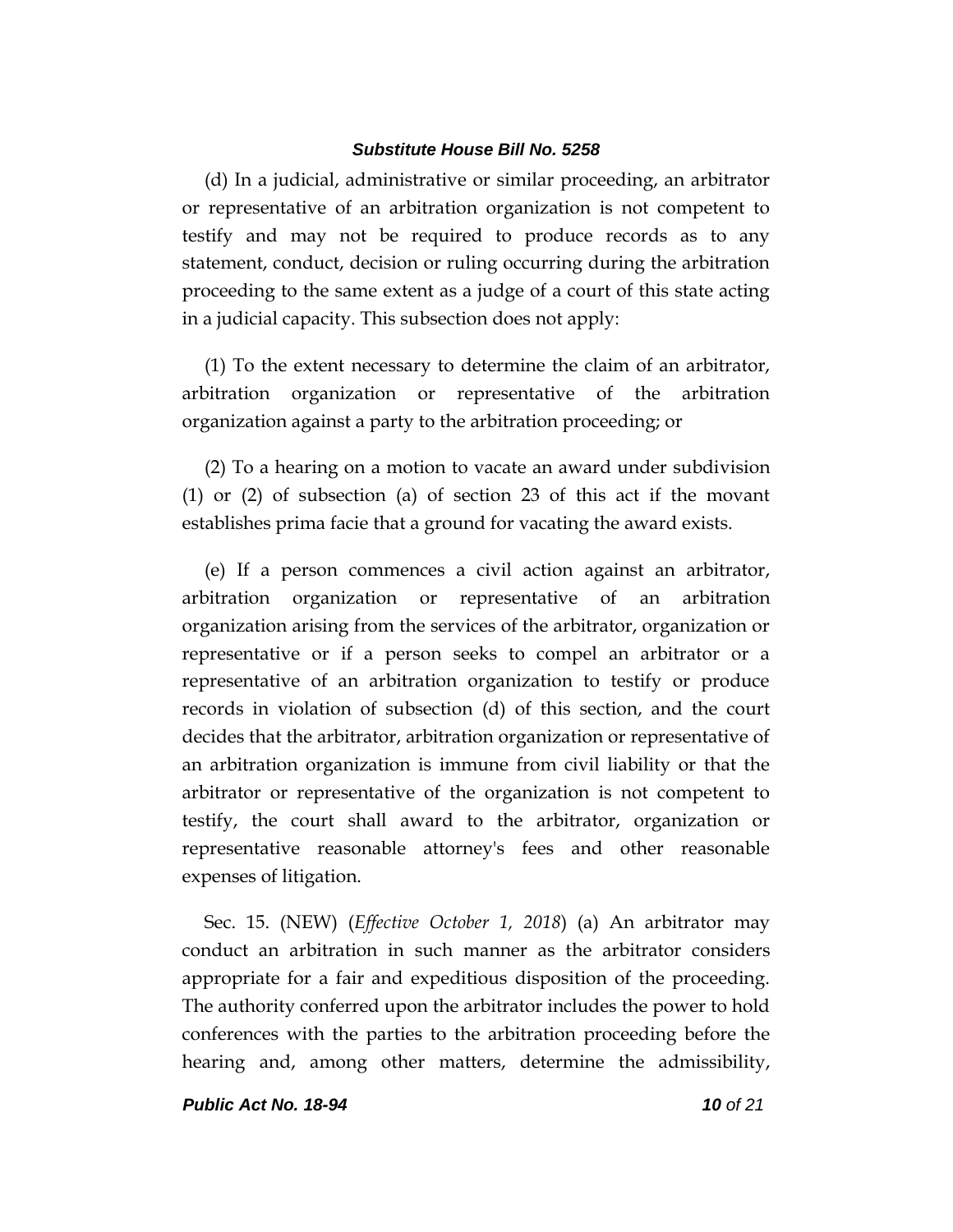relevance, materiality and weight of any evidence.

(b) An arbitrator may decide a request for summary disposition of a claim or particular issue:

(1) If all interested parties agree; or

(2) Upon request of one party to the arbitration proceeding if that party gives notice to all other parties to the proceeding and the other parties have a reasonable opportunity to respond.

(c) If an arbitrator orders a hearing, the arbitrator shall set a time and place and give notice of the hearing not less than five days before the hearing begins. Unless a party to the arbitration proceeding makes an objection to lack or insufficiency of notice not later than the beginning of the hearing, the party's appearance at the hearing waives the objection. Upon request of a party to the arbitration proceeding and for good cause shown, or upon the arbitrator's own initiative, the arbitrator may adjourn the hearing from time to time as necessary but may not postpone the hearing to a time later than that fixed by the agreement to arbitrate for making the award unless the parties to the arbitration proceeding consent to a later date. The arbitrator may hear and decide the controversy upon the evidence produced although a party who was duly notified of the arbitration proceeding did not appear. The court, on request, may direct the arbitrator to conduct the hearing promptly and render a timely decision.

(d) At a hearing under subsection (c) of this section, a party to the arbitration proceeding has a right to be heard, to present evidence material to the controversy and to cross-examine witnesses appearing at the hearing.

(e) If an arbitrator ceases or is unable to act during the arbitration proceeding, a replacement arbitrator must be appointed in accordance with section 11 of this act to continue the proceeding and to resolve the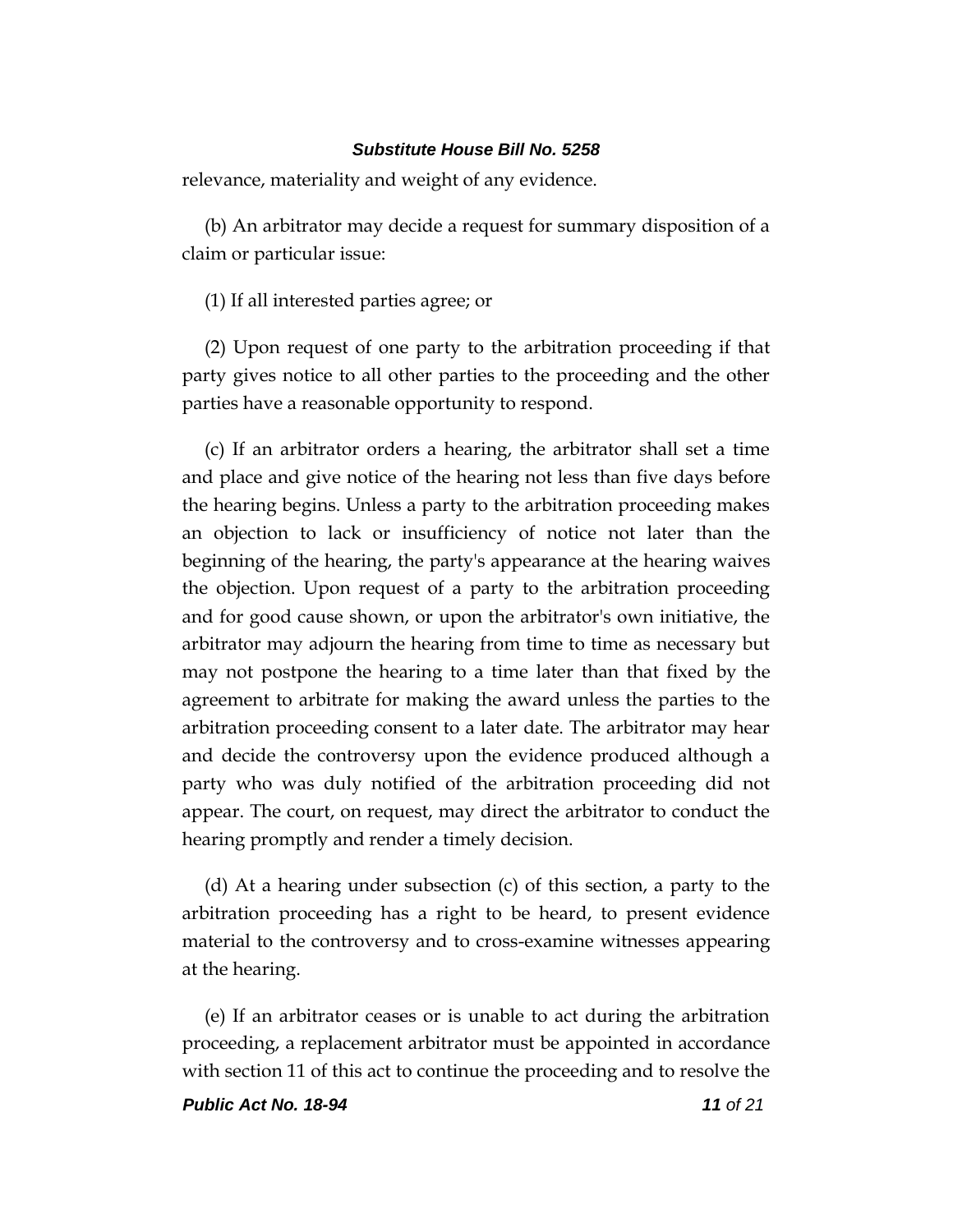controversy.

Sec. 16. (NEW) (*Effective October 1, 2018*) A party to an arbitration proceeding may be represented by a lawyer.

Sec. 17. (NEW) (*Effective October 1, 2018*) (a) An arbitrator may issue a subpoena for the attendance of a witness and for the production of records and other evidence at any hearing and may administer oaths. A subpoena must be served in the manner for service of subpoenas in a civil action and, upon motion to the court by a party to the arbitration proceeding or the arbitrator, enforced in the manner for enforcement of subpoenas in a civil action.

(b) In order to make the proceedings fair, expeditious and cost effective, upon request of a party to or a witness in an arbitration proceeding, an arbitrator may permit a deposition of any witness to be taken for use as evidence at the hearing, including a witness who cannot be subpoenaed for or who is unable to attend a hearing. The arbitrator shall determine the conditions under which the deposition is taken.

(c) An arbitrator may permit such discovery as the arbitrator decides is appropriate in the circumstances, taking into account the needs of the parties to the arbitration proceeding and other affected persons and the desirability of making the proceeding fair, expeditious and cost effective.

(d) If an arbitrator permits discovery under subsection (c) of this section, the arbitrator may order a party to the arbitration proceeding to comply with the arbitrator's discovery-related orders, issue subpoenas for the attendance of a witness and for the production of records and other evidence at a discovery proceeding and take action against a noncomplying party to the extent a court could if the controversy were the subject of a civil action in this state.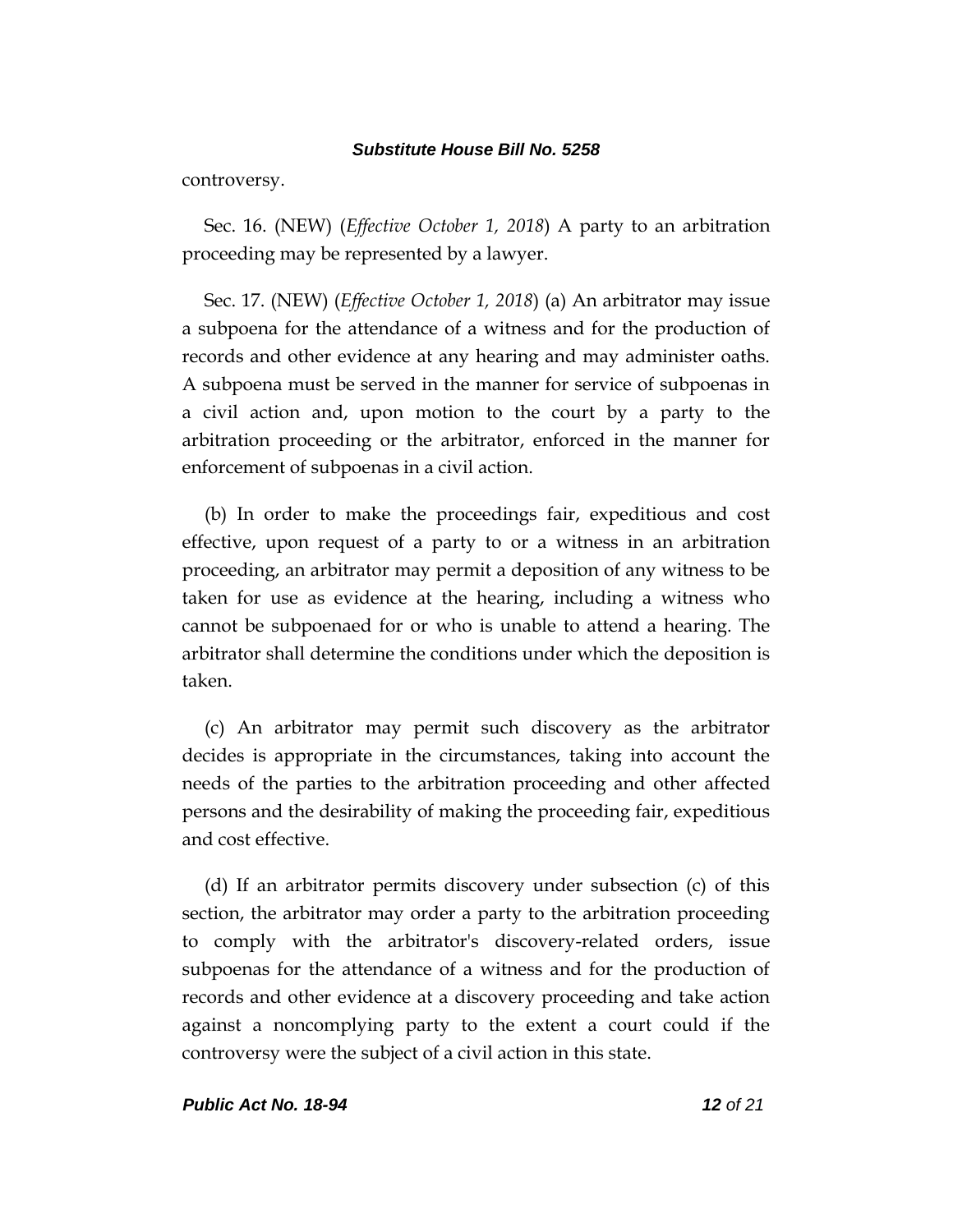(e) An arbitrator may issue a protective order to prevent the disclosure of privileged information, confidential information, trade secrets and other information protected from disclosure to the extent a court could if the controversy were the subject of a civil action in this state.

(f) All laws compelling a person under subpoena to testify and all fees for attending a judicial proceeding, a deposition or a discovery proceeding as a witness apply to an arbitration proceeding as if the controversy were the subject of a civil action in this state.

(g) The court may enforce a subpoena or discovery-related order for the attendance of a witness within this state and for the production of records and other evidence issued by an arbitrator in connection with an arbitration proceeding in another state upon conditions determined by the court so as to make the arbitration proceeding fair, expeditious and cost effective. A subpoena or discovery-related order issued by an arbitrator in another state must be served in the manner provided by law for service of subpoenas in a civil action in this state and, upon motion to the court by a party to the arbitration proceeding or the arbitrator, enforced in the manner provided by law for enforcement of subpoenas in a civil action in this state.

Sec. 18. (NEW) (*Effective October 1, 2018*) If an arbitrator makes a preaward ruling in favor of a party to the arbitration proceeding, the party may request the arbitrator to incorporate the ruling into an award under section 19 of this act. A prevailing party may make a motion to the court for an expedited order to confirm the award under section 22 of this act, in which case the court shall summarily decide the motion. The court shall issue an order to confirm the award unless the court vacates, modifies or corrects the award under section 23 or 24 of this act.

Sec. 19. (NEW) (*Effective October 1, 2018*) (a) An arbitrator shall make

*Public Act No. 18-94 13 of 21*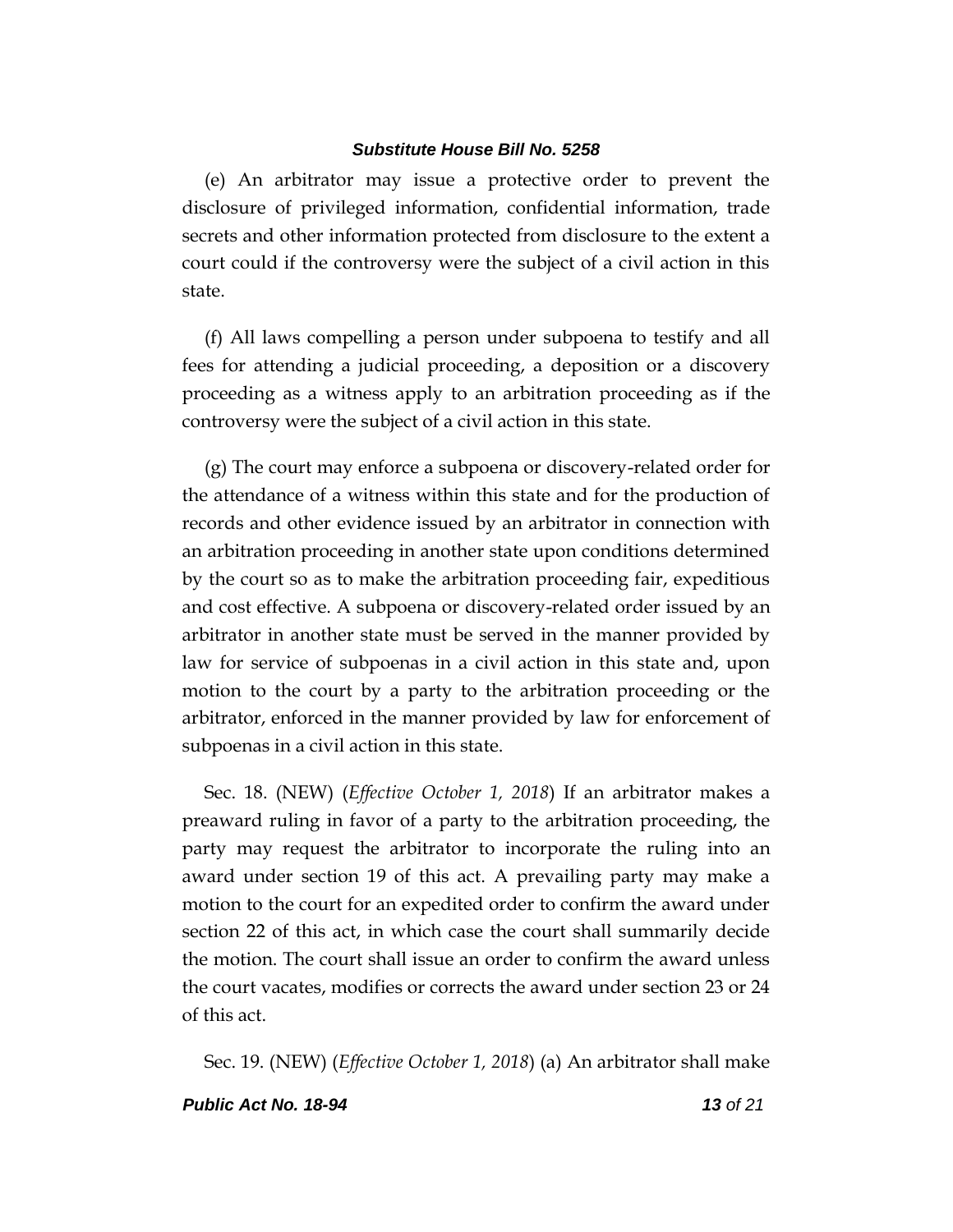a record of an award. The record must be signed or otherwise authenticated by any arbitrator who concurs with the award. The arbitrator or the arbitration organization shall give notice of the award, including a copy of the award, to each party to the arbitration proceeding.

(b) An award must be made within the time specified by the agreement to arbitrate or, if not specified therein, within the time ordered by the court. The court may extend or the parties to the arbitration proceeding may agree in a record to extend the time. The court or the parties may do so within or after the time specified or ordered. A party waives any objection that an award was not timely made unless the party gives notice of the objection to the arbitrator before receiving notice of the award.

Sec. 20. (NEW) (*Effective October 1, 2018*) (a) On motion to an arbitrator by a party to an arbitration proceeding, the arbitrator may modify or correct an award:

(1) Upon a ground stated in subdivision (1) or (3) of subsection (a) of section 24 of this act;

(2) Because the arbitrator has not made a final and definite award upon a claim submitted by the parties to the arbitration proceeding; or

(3) To clarify the award.

(b) A motion under subsection (a) of this section shall be made and notice given to all parties within twenty days after the movant receives notice of the award.

(c) A party to the arbitration proceeding must give notice of any objection to the motion within ten days after receipt of the notice.

(d) If a motion to the court is pending under section 22, 23 or 24 of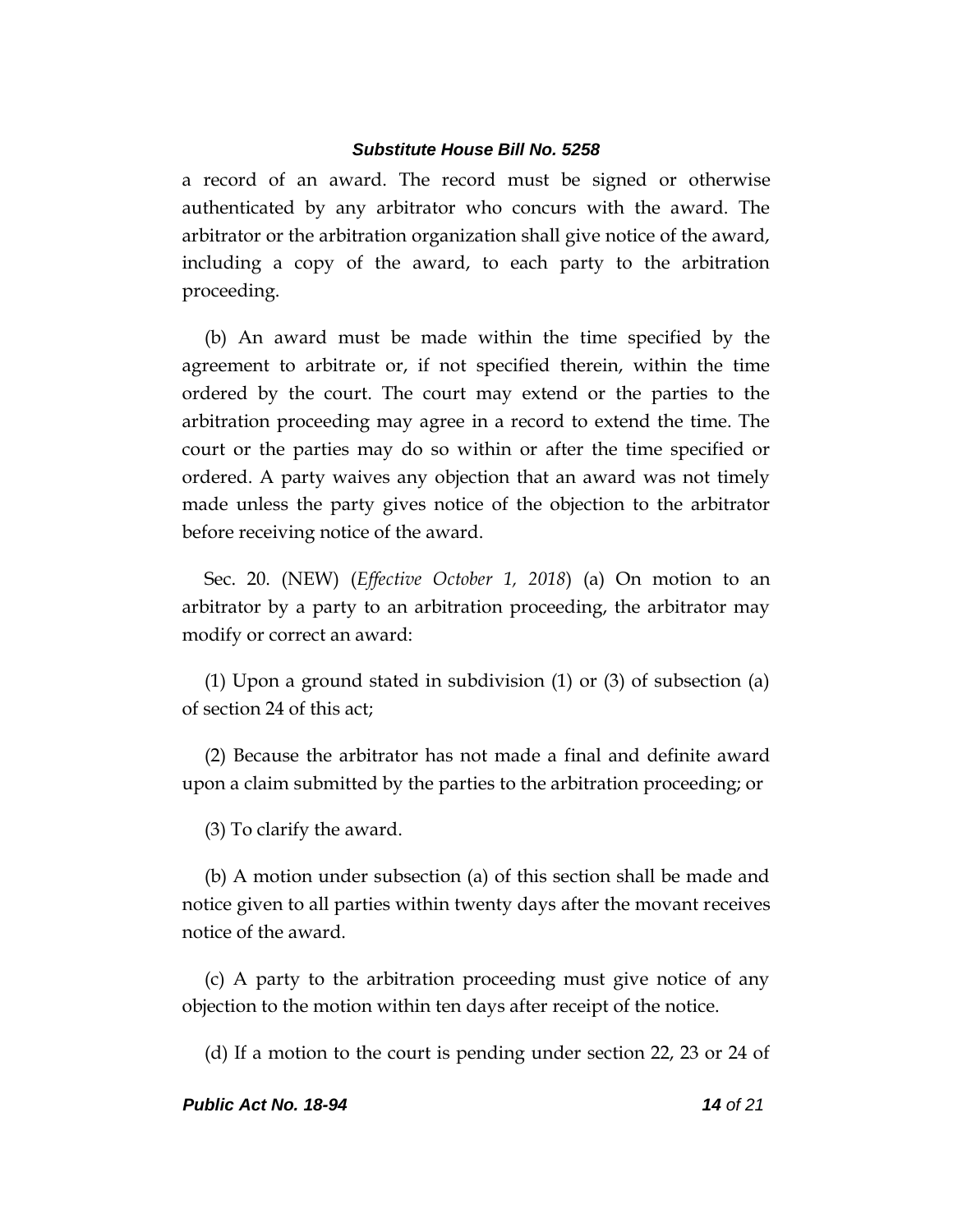this act, the court may submit the claim to the arbitrator to consider whether to modify or correct the award:

(1) Upon a ground stated in subdivision (1) or (3) of subsection (a) of section 24 of this act;

(2) Because the arbitrator has not made a final and definite award upon a claim submitted by the parties to the arbitration proceeding; or

(3) To clarify the award.

(e) An award modified or corrected pursuant to this section is subject to subsection (a) of section 19 of this act and sections 22, 23 and 24 of this act.

Sec. 21. (NEW) (*Effective October 1, 2018*) (a) An arbitrator may award punitive damages or other exemplary relief if such an award is authorized by law in a civil action involving the same claim and the evidence produced at the hearing justifies the award under the legal standards otherwise applicable to the claim.

(b) An arbitrator may award reasonable attorney's fees and other reasonable expenses of arbitration if such an award is authorized by law in a civil action involving the same claim or by the agreement of the parties to the arbitration proceeding.

(c) As to all remedies other than those authorized by subsections (a) and (b) of this section, an arbitrator may order such remedies as the arbitrator considers just and appropriate under the circumstances of the arbitration proceeding.

(d) An arbitrator's expenses and fees, together with other expenses, must be paid as provided in the award.

(e) If an arbitrator awards punitive damages or other exemplary relief under subsection (a) of this section, the arbitrator shall specify in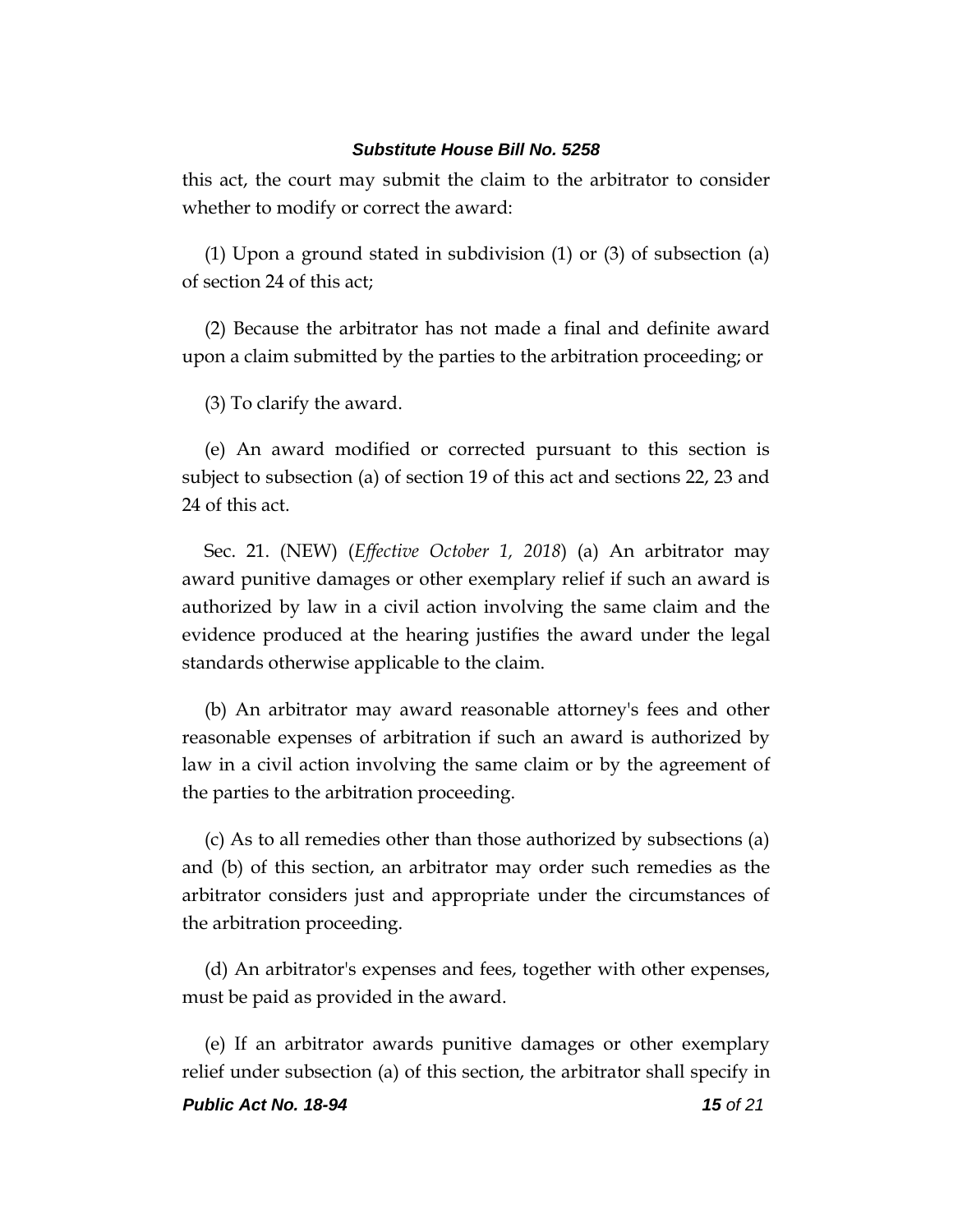the award the basis in fact justifying and the basis in law authorizing the award and state separately the amount of the punitive damages or other exemplary relief.

Sec. 22. (NEW) (*Effective October 1, 2018*) After a party to an arbitration proceeding receives notice of an award, the party may make a motion to the court for an order confirming the award at which time the court shall issue a confirming order unless the award is modified or corrected pursuant to section 20 or 24 of this act or is vacated pursuant to section 23 of this act.

Sec. 23. (NEW) (*Effective October 1, 2018*) (a) Upon motion to the court by a party to an arbitration proceeding, the court shall vacate an award made in the arbitration proceeding if:

(1) The award was procured by corruption, fraud or other undue means;

(2) There was: (A) Evident partiality by an arbitrator appointed as a neutral arbitrator;  $(B)$  corruption by an arbitrator; or  $(C)$  misconduct by an arbitrator prejudicing the rights of a party to the arbitration proceeding;

(3) An arbitrator refused to postpone the hearing upon showing of sufficient cause for postponement, refused to consider evidence material to the controversy or otherwise conducted the hearing contrary to section 15 of this act so as to prejudice substantially the rights of a party to the arbitration proceeding;

(4) An arbitrator exceeded the arbitrator's powers;

(5) There was no agreement to arbitrate, unless the person participated in the arbitration proceeding without raising the objection under subsection (c) of section 15 of this act not later than the beginning of the arbitration hearing; or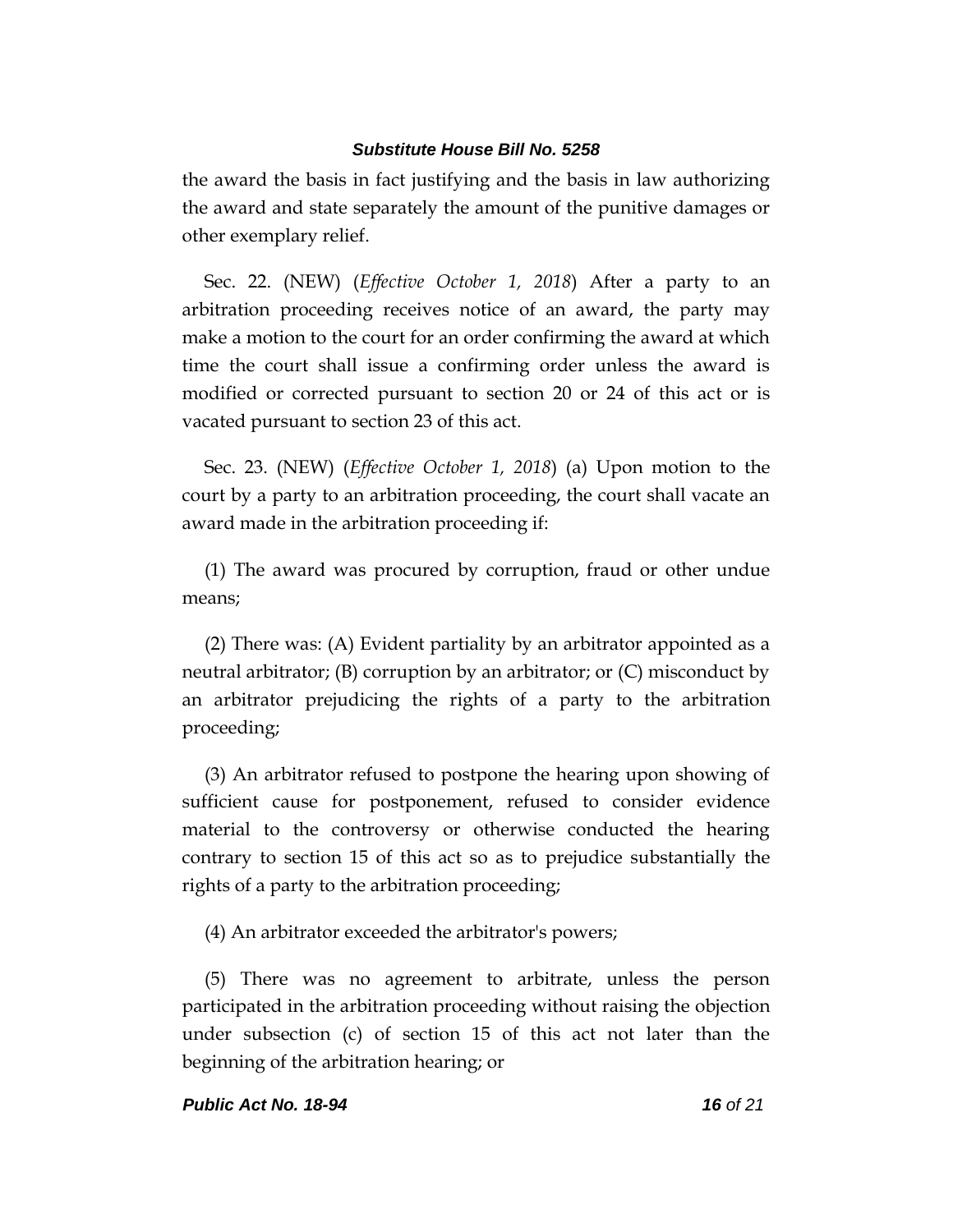(6) The arbitration was conducted without proper notice of the initiation of an arbitration as required in section 9 of this act so as to prejudice substantially the rights of a party to the arbitration proceeding.

(b) A motion under this section must be filed within thirty days after the movant receives notice of the award pursuant to section 19 of this act or within thirty days after the movant receives notice of a modified or corrected award pursuant to section 20 of this act, unless the movant alleges that the award was procured by corruption, fraud or other undue means, in which case the motion must be made within thirty days after the ground is known or by the exercise of reasonable care would have been known by the movant.

(c) If the court vacates an award on a ground other than that set forth in subdivision (5) of subsection (a) of this section, it may order a rehearing. If the award is vacated on a ground stated in subdivision (1) or (2) of subsection (a) of this section, the rehearing must be before a new arbitrator. If the award is vacated on a ground stated in subdivision (3), (4) or (6) of subsection (a) of this section, the rehearing may be before the arbitrator who made the award or the arbitrator's successor. The arbitrator must render the decision in the rehearing within the same time as that provided in subsection (b) of section 19 of this act for an award.

(d) If the court denies a motion to vacate an award, it shall confirm the award unless a motion to modify or correct the award is pending.

Sec. 24. (NEW) (*Effective October 1, 2018*) (a) Upon motion made within ninety days after the movant receives notice of the award pursuant to section 19 of this act or within ninety days after the movant receives notice of a modified or corrected award pursuant to section 20 of this act, the court shall modify or correct the award if: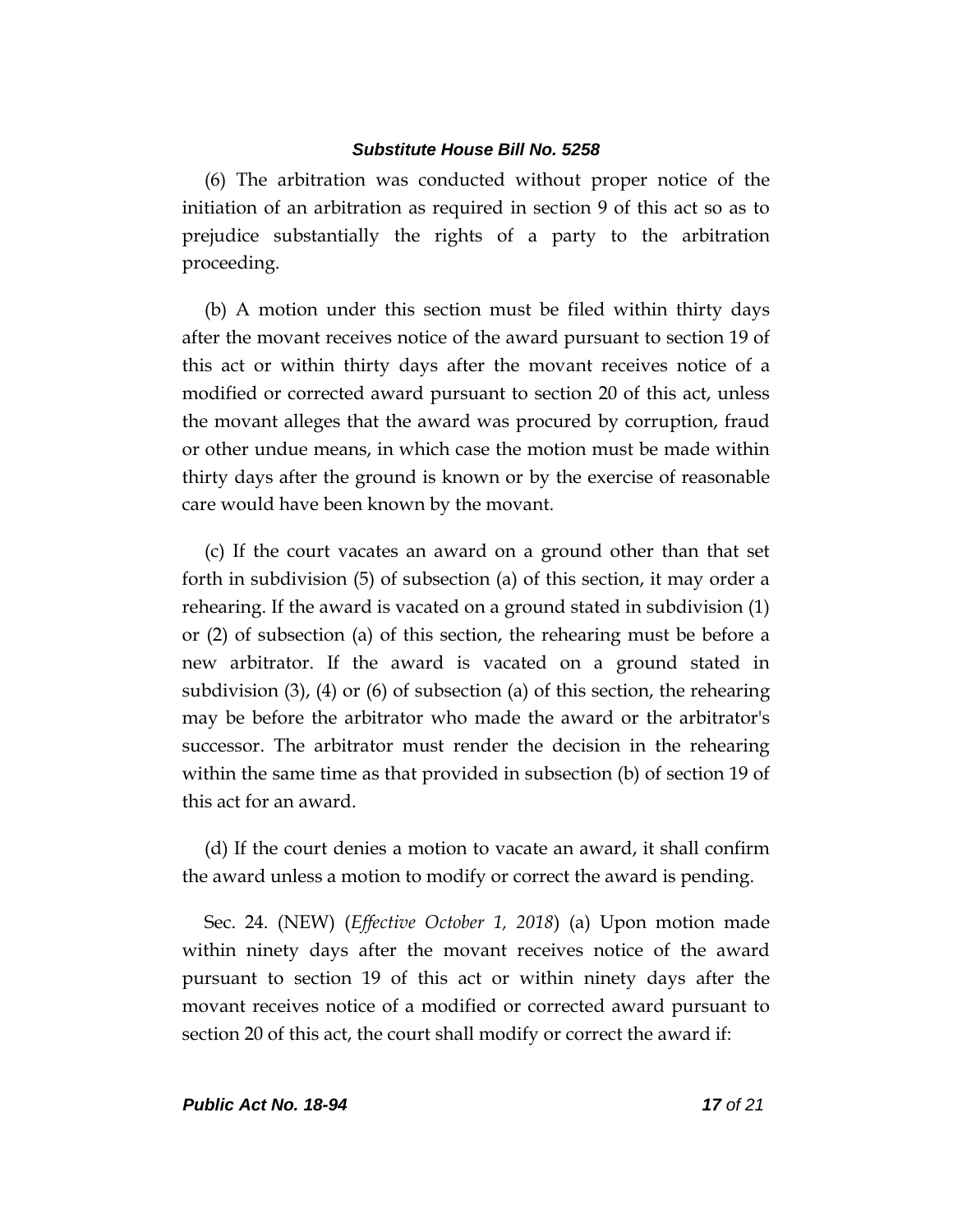(1) There was an evident mathematical miscalculation or an evident mistake in the description of a person, thing or property referred to in the award;

(2) The arbitrator has made an award on a claim not submitted to the arbitrator and the award may be corrected without affecting the merits of the decision upon the claims submitted; or

(3) The award is imperfect in a matter of form not affecting the merits of the decision on the claims submitted.

(b) If a motion made under subsection (a) of this section is granted, the court shall modify or correct and confirm the award as modified or corrected. Otherwise, unless a motion to vacate is pending, the court shall confirm the award.

(c) A motion to modify or correct an award pursuant to this section may be joined with a motion to vacate the award.

Sec. 25. (NEW) (*Effective October 1, 2018*) (a) Upon granting an order confirming an award, vacating an award without directing a rehearing, modifying an award or correcting an award, the court shall enter a judgment in conformity therewith. The judgment may be recorded, docketed and enforced as any other judgment in a civil action.

(b) A court may allow reasonable costs of the motion and subsequent judicial proceedings.

Sec. 26. (NEW) (*Effective October 1, 2018*) (a) A court of this state having jurisdiction over the controversy and the parties may enforce an agreement to arbitrate.

(b) An agreement to arbitrate providing for arbitration in this state confers exclusive jurisdiction on the court to enter judgment on an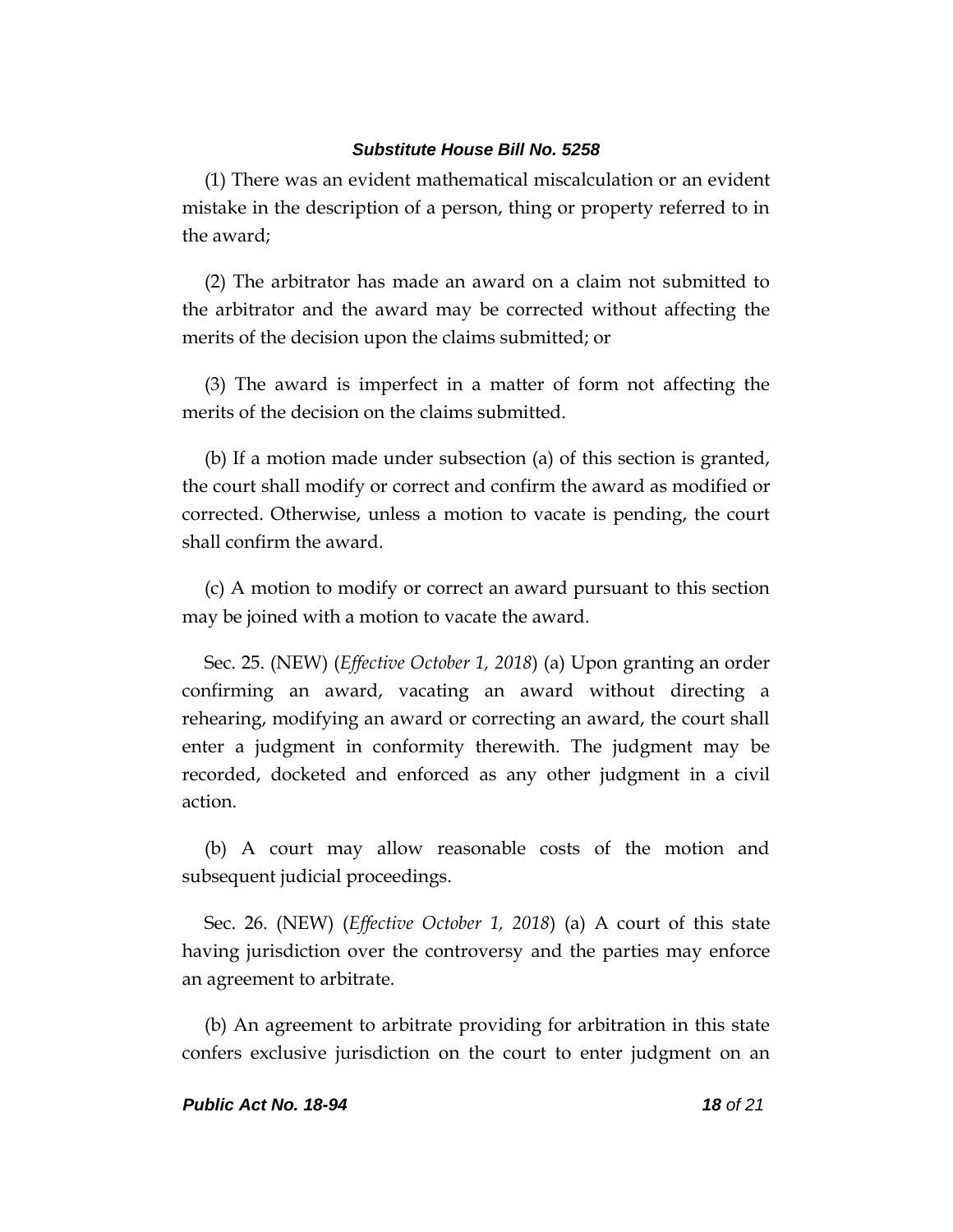award under sections 1 to 31, inclusive, of this act.

Sec. 27. (NEW) (*Effective October 1, 2018*) A motion pursuant to section 5 of this act shall be made in the court for the judicial district in which the agreement to arbitrate specifies the arbitration hearing is to be held or, if the hearing has been held, in the court for the judicial district in which it was held. Otherwise, the motion may be made in the court for any judicial district in which an adverse party resides or has a place of business or, if no adverse party has a residence or place of business in this state, in the court for any judicial district in this state. All subsequent motions shall be made in the court hearing the initial motion unless the court otherwise directs.

Sec. 28. (NEW) (*Effective October 1, 2018*) (a) An appeal may be taken from: (1) An order denying a motion to compel arbitration; (2) an order granting a motion to stay arbitration; (3) an order confirming or denying confirmation of an award; (4) an order modifying or correcting an award; (5) an order vacating an award without directing a rehearing; or (6) a final judgment entered pursuant to sections 1 to 31, inclusive, of this act.

(b) An appeal under this section must be taken as from an order or a judgment in a civil action.

Sec. 29. (NEW) (*Effective October 1, 2018*) In applying and construing the uniform provisions of sections 1 to 31, inclusive, of this act, consideration must be given to the need to promote uniformity of the law with respect to its subject matter among states that enact such uniform provisions.

Sec. 30. (NEW) (*Effective October 1, 2018*) The provisions of sections 1 to 31, inclusive, of this act governing the legal effect, validity or enforceability of electronic records or signatures and of contracts formed or performed with the use of such records or signatures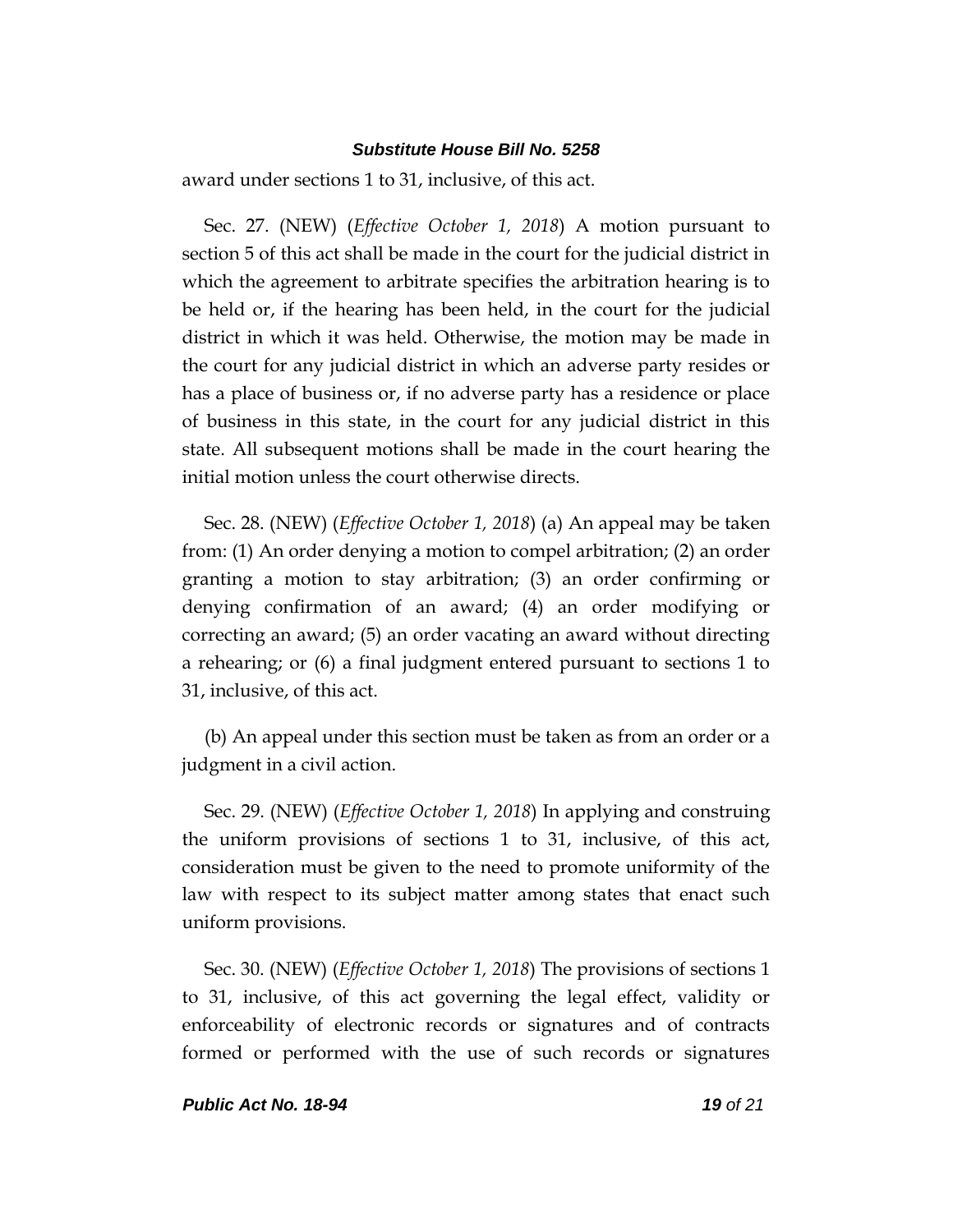conform to the requirements of Section 102 of the Electronic Signatures in Global and National Commerce Act.

Sec. 31. (NEW) (*Effective October 1, 2018*) The provisions of sections 1 to 30, inclusive, of this act do not affect an action or proceeding commenced or right accrued before October 1, 2018. Subject to section 3 of this act, an arbitration agreement made before October 1, 2018, is governed by sections 52-408 to 52-424, inclusive, of the general statutes.

Sec. 32. Section 37-3a of the general statutes is repealed and the following is substituted in lieu thereof (*Effective October 1, 2018*):

(a) Except as provided in sections 37-3b, 37-3c and 52-192a, interest at the rate of ten per cent a year, and no more, may be recovered and allowed in civil actions or arbitration proceedings under chapter 909 <u>or</u> sections 1 to 31, inclusive, of this act, including actions to recover money loaned at a greater rate, as damages for the detention of money after it becomes payable. Judgment may be given for the recovery of taxes assessed and paid upon the loan, and the insurance upon the estate mortgaged to secure the loan, whenever the borrower has agreed in writing to pay such taxes or insurance or both. Whenever the maker of any contract is a resident of another state or the mortgage security is located in another state, any obligee or holder of such contract, residing in this state, may lawfully recover any agreed rate of interest or damages on such contract until it is fully performed, not exceeding the legal rate of interest in the state where such contract purports to have been made or such mortgage security is located.

(b) In the case of a debt arising out of services provided at a hospital, prejudgment and postjudgment interest shall be no more than five per cent per year. The awarding of interest in such cases is discretionary.